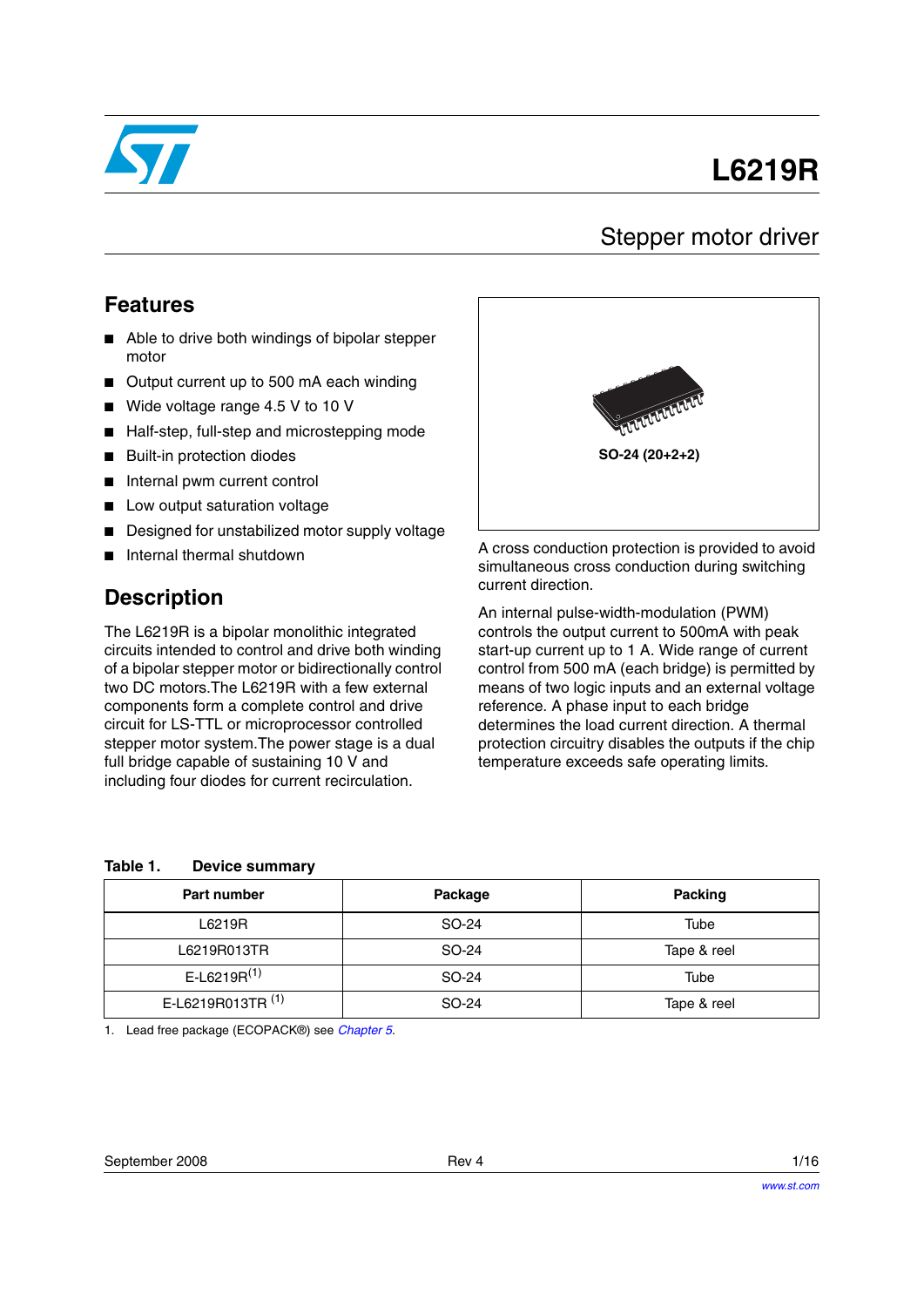# **Table of contents**

| $\mathbf{1}$            |     |                                                                                                           |  |  |
|-------------------------|-----|-----------------------------------------------------------------------------------------------------------|--|--|
| $\overline{2}$          |     |                                                                                                           |  |  |
|                         | 2.1 |                                                                                                           |  |  |
|                         | 2.2 | Thermal data $\ldots \ldots \ldots \ldots \ldots \ldots \ldots \ldots \ldots \ldots \ldots \ldots \ldots$ |  |  |
|                         | 2.3 |                                                                                                           |  |  |
| 3                       |     |                                                                                                           |  |  |
|                         | 3.1 |                                                                                                           |  |  |
|                         | 3.2 |                                                                                                           |  |  |
|                         | 3.3 |                                                                                                           |  |  |
|                         | 3.4 |                                                                                                           |  |  |
|                         | 3.5 |                                                                                                           |  |  |
|                         | 3.6 |                                                                                                           |  |  |
| $\overline{\mathbf{4}}$ |     |                                                                                                           |  |  |
|                         | 4.1 |                                                                                                           |  |  |
| 5                       |     |                                                                                                           |  |  |
| 6                       |     |                                                                                                           |  |  |

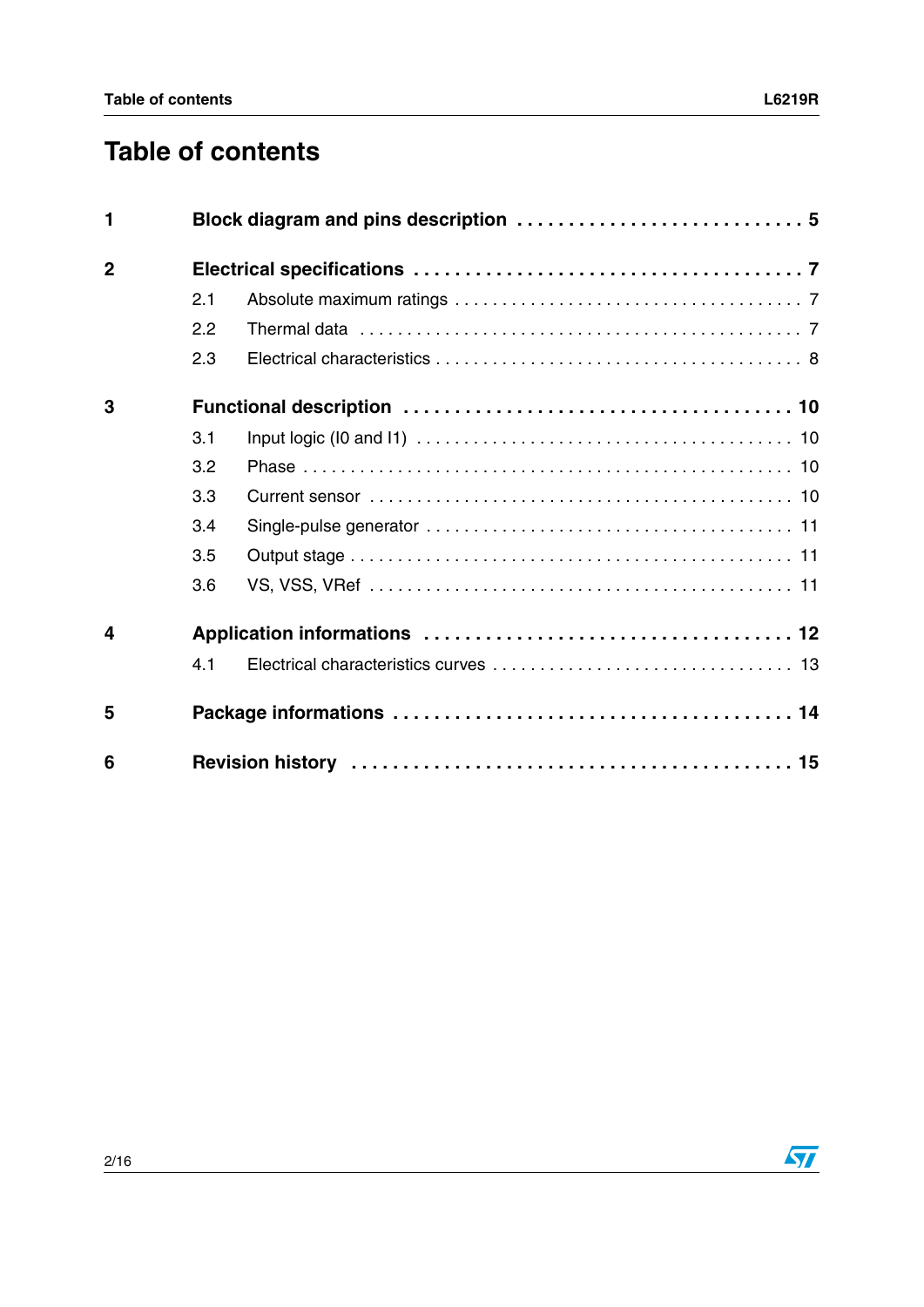# **List of tables**

| Table 2. |  |
|----------|--|
| Table 3. |  |
| Table 4. |  |
| Table 5. |  |
| Table 6. |  |
| Table 7. |  |

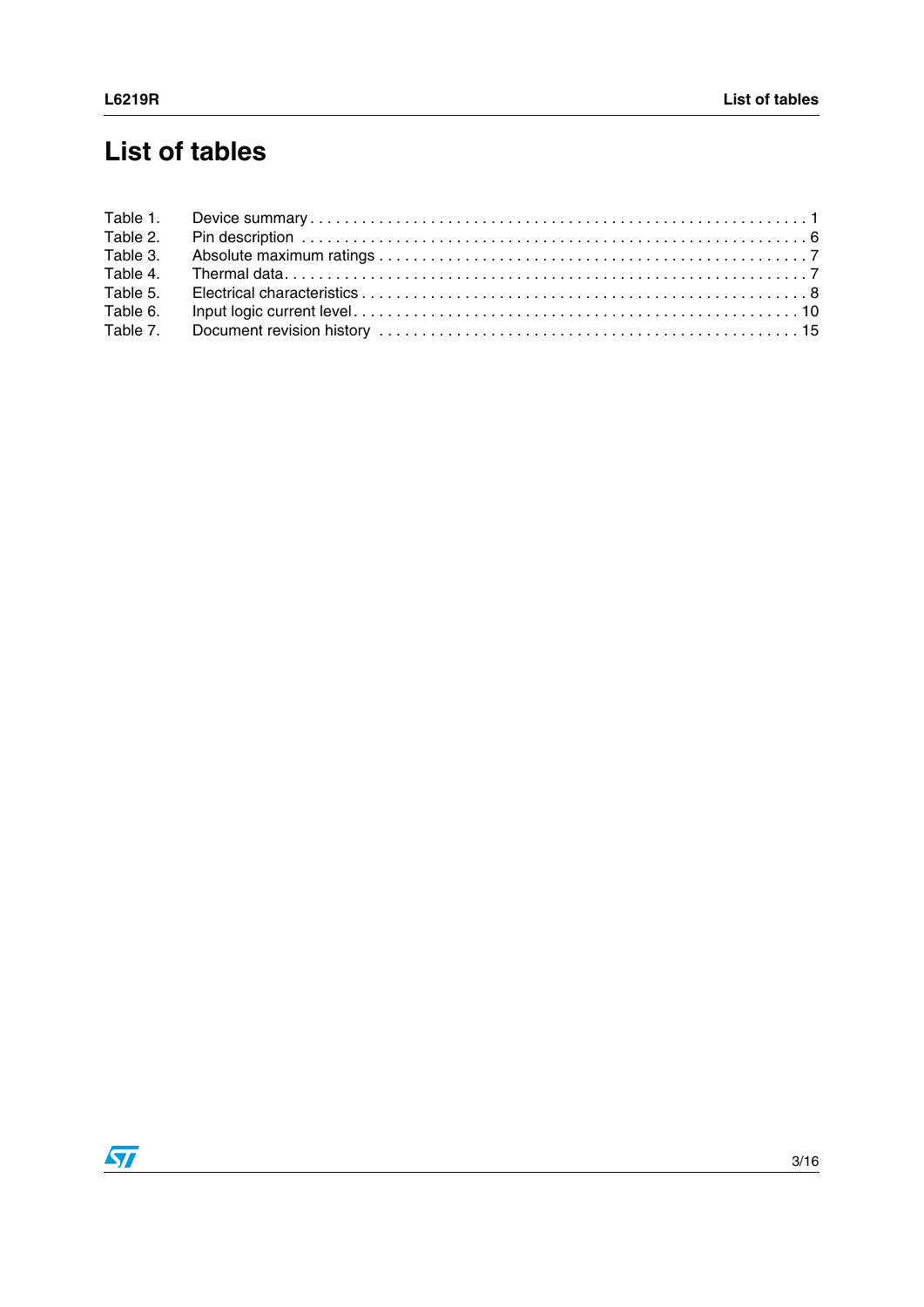# **List of figures**

| Figure 1. |  |
|-----------|--|
| Figure 2. |  |
| Figure 3. |  |
| Figure 4. |  |
| Figure 5. |  |
| Figure 6. |  |
| Figure 7. |  |
| Figure 8. |  |
| Figure 9. |  |

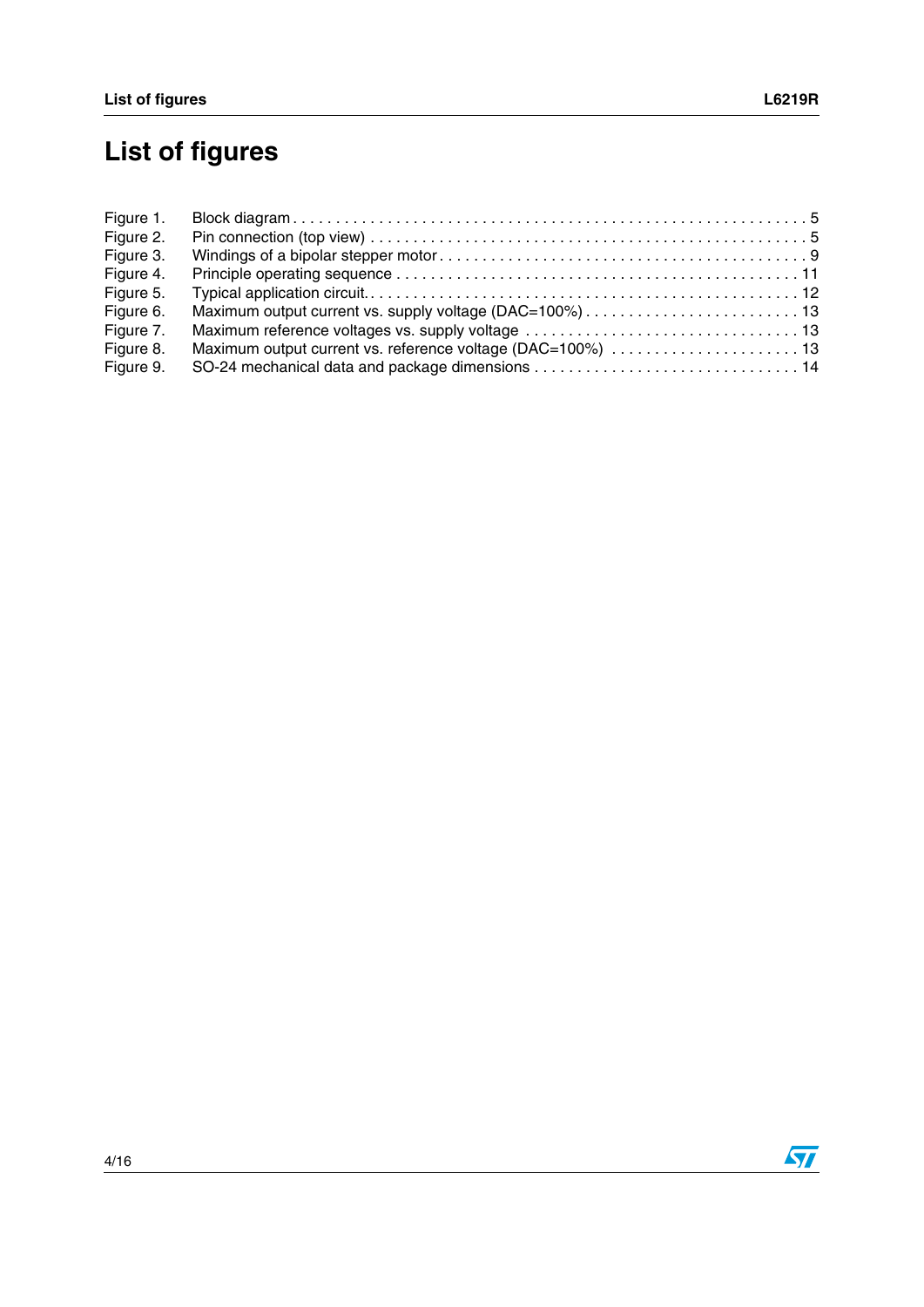## <span id="page-4-0"></span>**1 Block diagram and pins description**

<span id="page-4-1"></span>



<span id="page-4-2"></span>



ST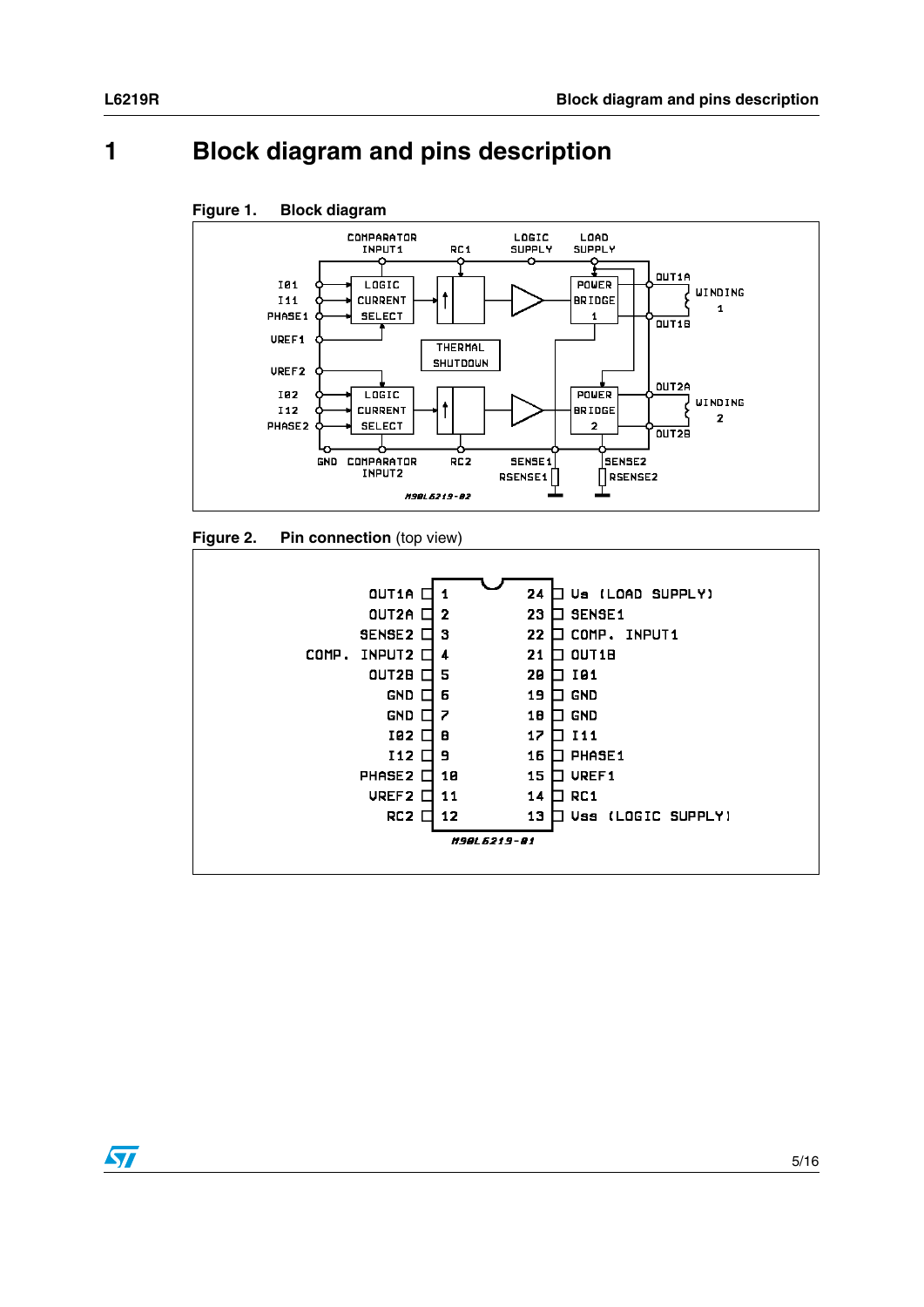| Pin # | Name                  | <b>Description</b>                                                                                                                                                                                                                                                                                                                                                          |
|-------|-----------------------|-----------------------------------------------------------------------------------------------------------------------------------------------------------------------------------------------------------------------------------------------------------------------------------------------------------------------------------------------------------------------------|
| 1,2   | Output A              | See pins 5,21                                                                                                                                                                                                                                                                                                                                                               |
| 3,23  | Sense resistor        | Connection to lower emitters of output stage for insertion of current<br>sense resistor                                                                                                                                                                                                                                                                                     |
| 4,22  | Comparator<br>input   | Input connected to the comparators. The voltage across the sense<br>resistor is feedback to this input throught the low pass filter RC CC. The<br>higher power transistors are disabled when the sense voltage exceeds<br>the reference voltage of the selected comparator. When this occurs the<br>current decays for a time set by RT CT (toff = 1.1 RT CT). See Figure 4 |
| 5,21  | Output B              | Output connection. The output stage is a H bridge formed by four<br>transistors and four diodes suitable for switching applications                                                                                                                                                                                                                                         |
| 6, 19 | Ground                | See pins 7,18                                                                                                                                                                                                                                                                                                                                                               |
| 7,18  | Ground                | Ground connection. With pins 6 and 19 also conducts heat from die to<br>printed circuit copper                                                                                                                                                                                                                                                                              |
| 8,20  | Input 0               | See input 1 (pins 9,17)                                                                                                                                                                                                                                                                                                                                                     |
| 9,17  | Input 1               | These pins and pins 8,20 (input 0) are logic inputs which select the<br>outputs of the comparators to set the current level. Current also depends<br>on the sensing resistor and reference voltage. See funcional description                                                                                                                                               |
| 10,16 | Phase                 | This TTL-compatible logic inputs sets the direction of current flow through<br>the load. a high level causes current to flow from output a (source) to<br>output B (sink). A schmitt trigger on this input provides good noise<br>immunity and a delay circuit prevents output stage short circuits during<br>switching                                                     |
| 11,15 | Reference<br>voltage  | A voltage applied to this pin sets the reference voltage of the<br>comparators, this determining the output current (also thus depending on<br>Rs and the two inputs input 0 and input 1)                                                                                                                                                                                   |
| 12,14 | <b>RC</b>             | A parallel RC network connected to this pin sets the OFF time of the<br>higher power transistors. The pulse generator is a monostable triggered<br>by the output of the comparators (toff = $1.1$ RT CT)                                                                                                                                                                    |
| 13    | Vss - Logic<br>supply | Supply voltage input for logic circuitry                                                                                                                                                                                                                                                                                                                                    |
| 24    | Vs - Load<br>supply   | Supply voltage input for the output stages                                                                                                                                                                                                                                                                                                                                  |

<span id="page-5-0"></span>Table 2. **Pin description** 

*Note: ESD on GND, Vs, Vss, OUT 1 A and OUT 2 A is guaranteed up to 1.5 KV (human body model, 1500 W, 100 pF).*

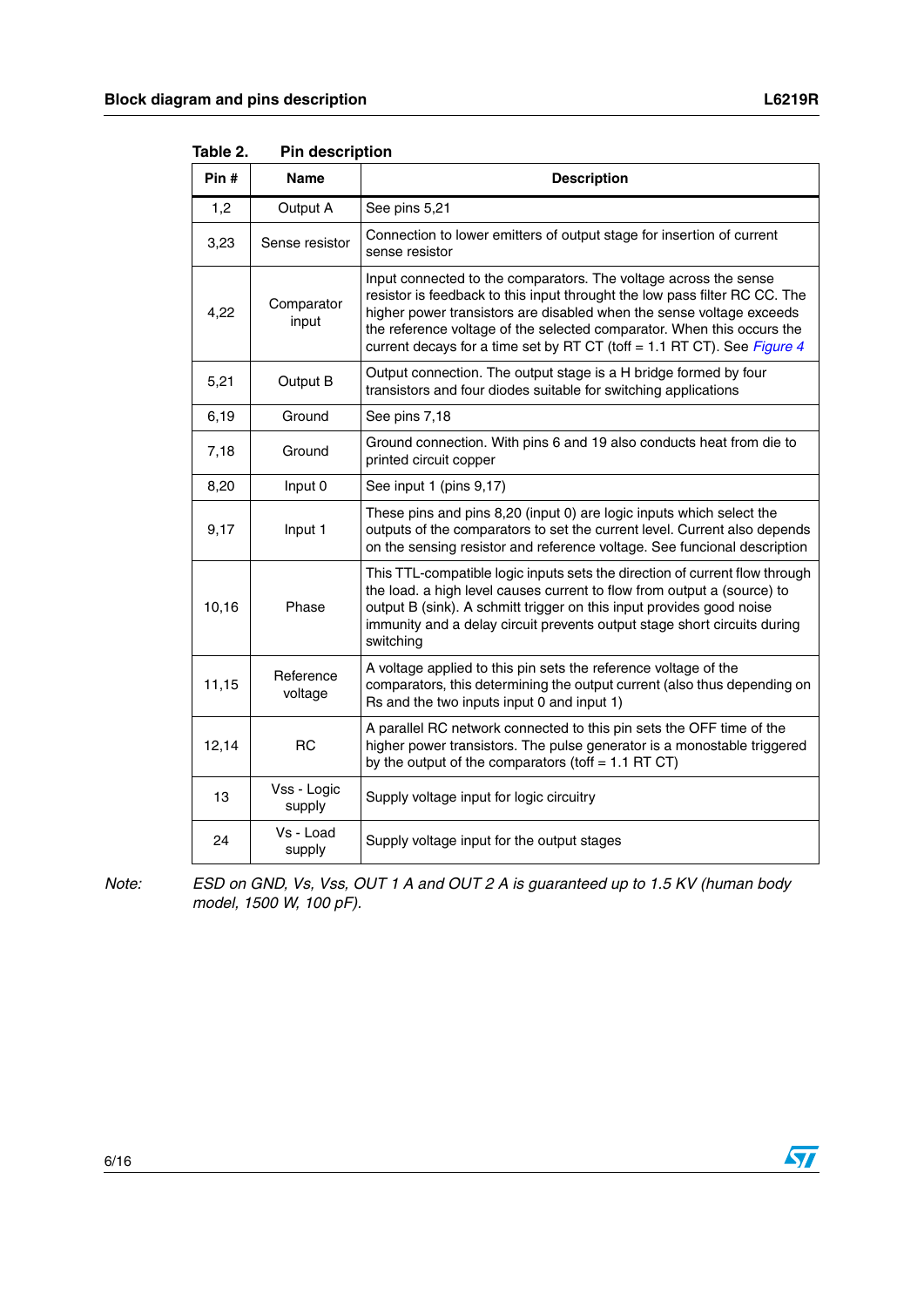## <span id="page-6-0"></span>**2 Electrical specifications**

### <span id="page-6-1"></span>**2.1 Absolute maximum ratings**

#### <span id="page-6-3"></span>Table 3. **Absolute maximum ratings**

| Symbol                       | <b>Parameter</b>            | Value              | <b>Unit</b> |
|------------------------------|-----------------------------|--------------------|-------------|
| $V_S$                        | Supply voltage              | 30                 | v           |
| $I_{0}$                      | Output current (peak)       | ±1                 | Α           |
| $I_{o}$                      | Output current (continuous) | $\pm 0.5$          | A           |
| $V_{SS}$                     | Logic supply voltage        | 7                  | v           |
| $V_{IN}$                     | Logic input voltage range   | $-0.3$ to $V_{SS}$ | v           |
| V <sub>sense</sub>           | Sense output voltage        | 1.5                | v           |
| $T_{\rm J}$                  | Junction temperature        | $+150$             | °C          |
| $T_{op}$                     | Operating temperature range | $-20$ to $+85$     | °C          |
| ${\mathsf T}_{\textsf{stg}}$ | Storage temperature range   | $-55$ to $+150$    | °C          |

### <span id="page-6-2"></span>**2.2 Thermal data**

#### <span id="page-6-4"></span>Table 4. **Thermal data**

| <b>Symbol</b>                                   | <b>Description</b>                          | Value  | Unit          |
|-------------------------------------------------|---------------------------------------------|--------|---------------|
| $R_{\mathsf{thj-case}}$                         | Thermal resistance junction-case<br>Max.    | 18     | $\degree$ C/W |
| $\mathsf{H}_{\mathsf{thi\text{-}}\mathsf{amb}}$ | Thermal resistance junction-ambient<br>Max. | 75 (1) | $\degree$ C/W |

1. With minimized copper area.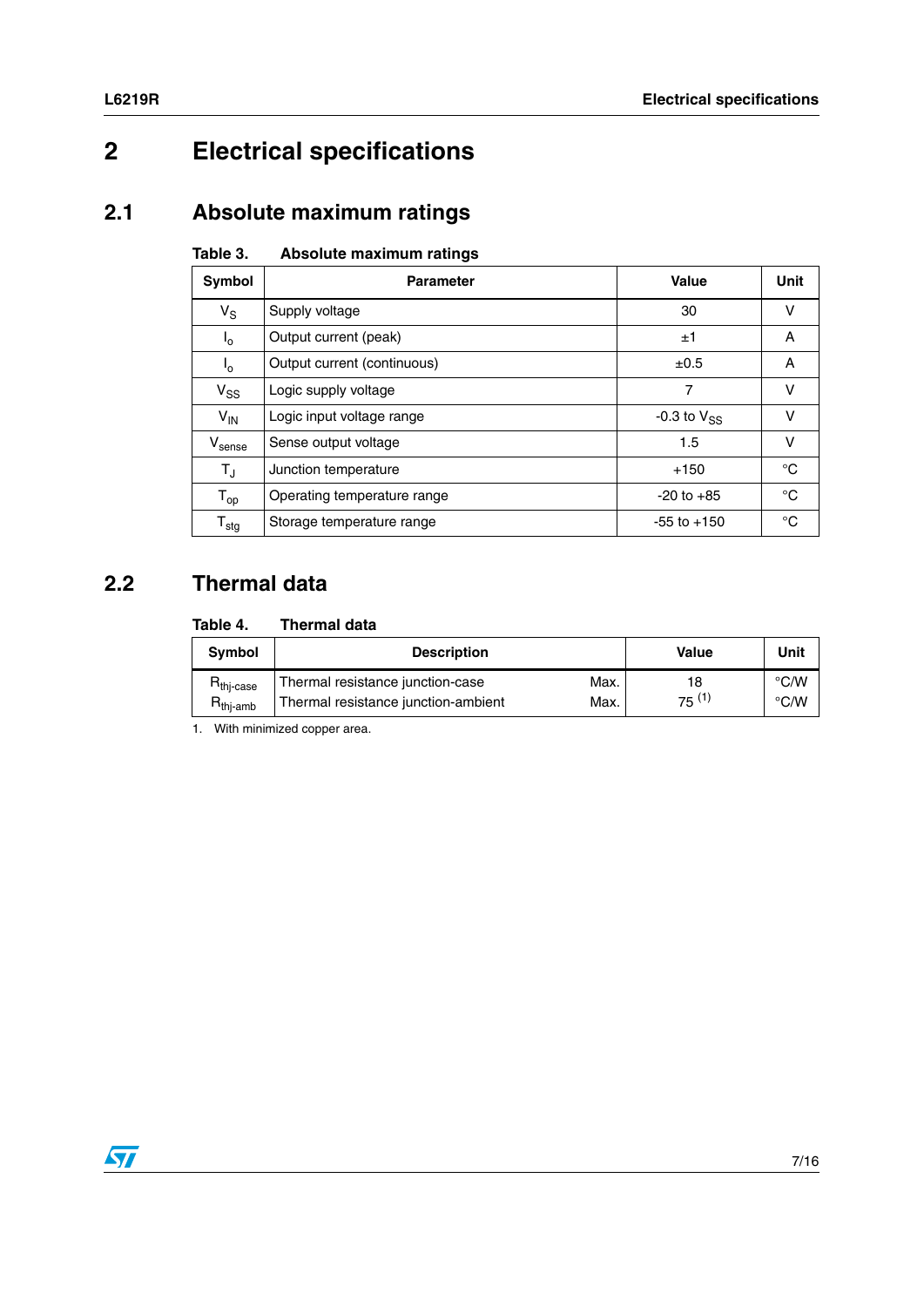$\sqrt{2}$ 

#### <span id="page-7-0"></span>**2.3 Electrical characteristics**

#### <span id="page-7-1"></span>. **Table 5. Electrical characteristics**

(T<sub>j</sub> = 25 °C, V<sub>S</sub> = 4.5 V, V<sub>SS</sub> = 4.75 V to 5.25 V, V<sub>REF</sub> = 2 V, unless otherwise specified) See *[Figure 5](#page-11-1)*.

| <b>Symbol</b>                                          | <b>Parameter</b>                           | <b>Test Condition</b>                                                                                                                                 | Min.                     | Typ.                         | Max.                              | Unit                             |
|--------------------------------------------------------|--------------------------------------------|-------------------------------------------------------------------------------------------------------------------------------------------------------|--------------------------|------------------------------|-----------------------------------|----------------------------------|
| OUTPUT DRIVERS (OUT <sub>A</sub> or OUT <sub>B</sub> ) |                                            |                                                                                                                                                       |                          |                              |                                   |                                  |
| $\mathsf{V}_\mathsf{S}$                                | Motor supply range                         |                                                                                                                                                       | 4.5                      |                              | 10                                | v                                |
| $I_{CEX}$                                              | Output leakage current                     | $V_s$ = 30 V, $V_{OUT}$ = $V_s$ ,<br>$V_s = 30 V, V_{OUT} = 0$                                                                                        | -50                      | <1<br><-1                    | 50                                | μA<br>μA                         |
| $V_{CE(sat)}$                                          | Output saturation voltage                  | Sink driver, $I_{\text{OUT}}$ +300 mA<br>Sink driver, $I_{OUT} = +500$ mA<br>Source driver, $I_{OUT} = -300$ mA<br>Source driver, $I_{OUT} = -500$ mA | ٠<br>٠<br>-<br>÷,        | 0.3<br>0.7<br>1.1<br>1.3     | 0.6<br>$\mathbf{1}$<br>1.4<br>1.6 | V<br>$\mathsf{V}$<br>$\vee$<br>V |
| $V_F$                                                  | Clamp diode forward voltage                | Sink diode<br>Source diode $I_F = 500$ mA                                                                                                             |                          | $\mathbf{1}$<br>1            | 1.5<br>1.5                        | $\mathsf{V}$<br>v                |
| $I_{S(0n)}$                                            | Driver supply current                      | Both bridges ON, no load<br>$V_s = 10 V$                                                                                                              | ł,                       | 8                            | 15                                | mA                               |
| $I_{S(off)}$                                           | Driver supply current                      | Both bridges OFF, $V_s = 10 V$                                                                                                                        | L,                       | 6                            | 10                                | mA                               |
| <b>CONTROL LOGIC</b>                                   |                                            |                                                                                                                                                       |                          |                              |                                   |                                  |
| $V_{IN(H)}$                                            | Input voltage                              | All inputs                                                                                                                                            | 2.4                      |                              | $\overline{a}$                    | $\vee$                           |
| $V_{IN(L)}$                                            | Input voltage                              | All inputs                                                                                                                                            | ÷                        | $\qquad \qquad \blacksquare$ | 0.8                               | v                                |
| $I_{IN(H)}$                                            | Input current                              | $V_{IN} = 2.4 V$                                                                                                                                      | ٠                        | <1                           | 20                                | μA                               |
| $I_{IN(L)}$                                            | Input current                              | $V_{IN} = 0.84 V$                                                                                                                                     | ÷,                       | -3                           | $-200$                            | μA                               |
| $V_{REF}$                                              | Reference voltage                          | Operating (1) (2)                                                                                                                                     | 1.5                      |                              | 2                                 | v                                |
| $I_{SS(ON)}$                                           | Total logic supply current                 | $I_0 = I_1 = 0.8$ V, no load                                                                                                                          | $\blacksquare$           | 44                           | 60                                | mA                               |
| $I_{SS(OFF)}$                                          | Total logic supply current                 | $I_0 = I_1 = 2.4$ V, no load                                                                                                                          | $\overline{a}$           | 10                           | 14                                | mA                               |
| <b>COMPARATORS</b>                                     |                                            |                                                                                                                                                       |                          |                              |                                   |                                  |
|                                                        |                                            | $I_0 = I_1 = 0.8 V$                                                                                                                                   | 9.5                      | 10                           | 10.5                              | $\overline{a}$                   |
| $V_{REF}$<br>$V_{\text{sense}}$                        | Current limit threshold (at trip<br>point) | $I_0 = 2.4$ V, $I_1 = 0.8$ V                                                                                                                          | 13.5                     | 15                           | 16.5                              |                                  |
|                                                        |                                            | $I_0 = 0.8$ V, $I_1 = 2.4$ V                                                                                                                          | 25.5                     | 30                           | 34.5                              | $\blacksquare$                   |
| $t_{off}$                                              | Cutoff time                                | $R_t = 56$ K $\Omega$ C <sub>t</sub> = 820 pF                                                                                                         | ÷,                       | 50                           |                                   | μs                               |
| $t_d$                                                  | Turn off delay                             | see Figure 1                                                                                                                                          | $\overline{\phantom{a}}$ | 1                            |                                   | μs                               |
| <b>PROTECTION</b>                                      |                                            |                                                                                                                                                       |                          |                              |                                   |                                  |
| $T_{\rm J}$                                            | Thermal shutdown temperature               |                                                                                                                                                       | Ĭ.                       | 170                          | l,                                | $^{\circ}C$                      |

1. The maximum reference voltage accepted by the device depends from the supply voltage Vs (see *[Figure 7](#page-12-2)*).

2. To reduce the switching losses the base bias of the bridge's low side NPN transistor is proportional to the DAC output, then<br>the output current driving capability is also proportional to the DAC output voltage (see Figu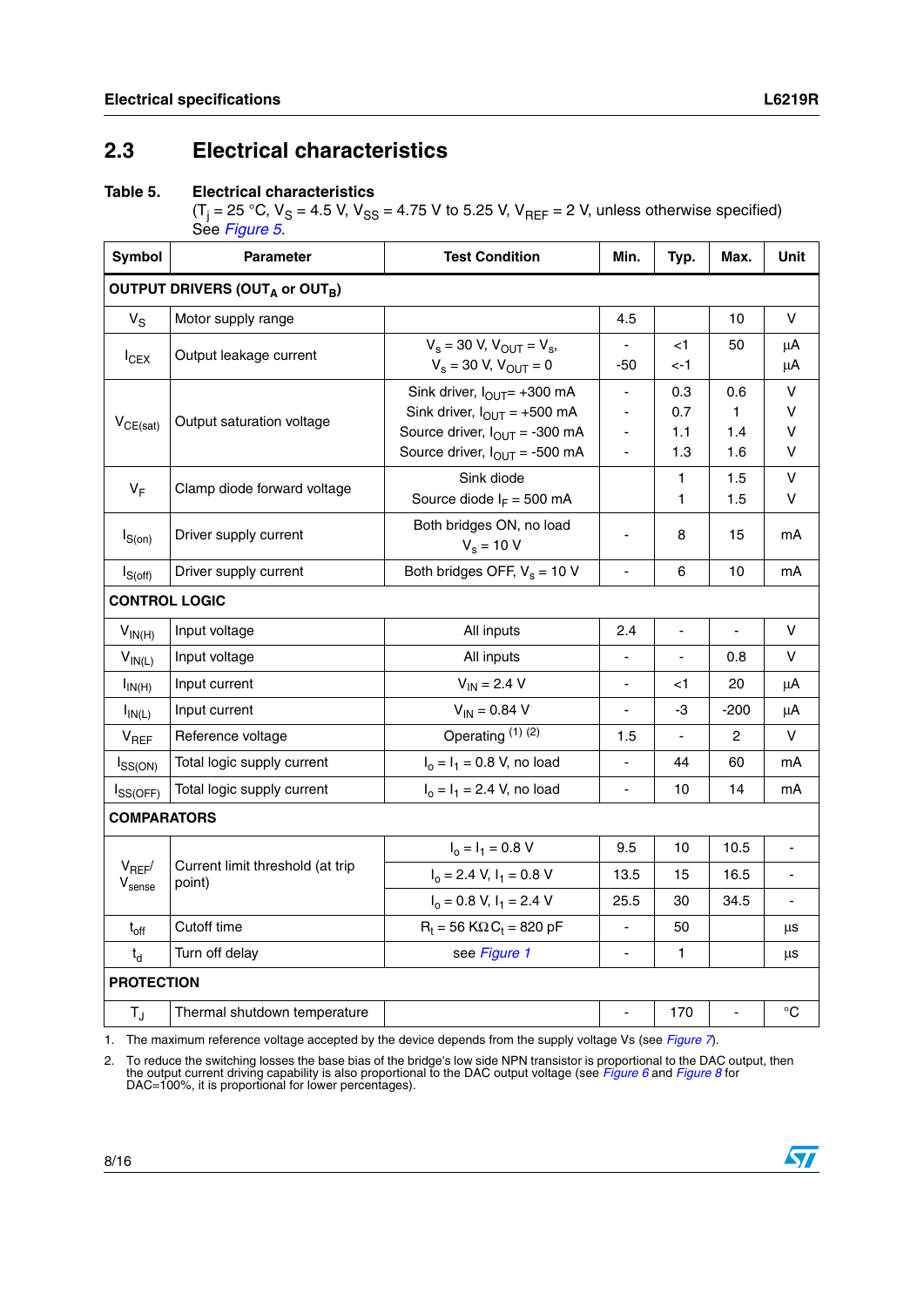

<span id="page-8-0"></span>**Figure 3. Windings of a bipolar stepper motor**

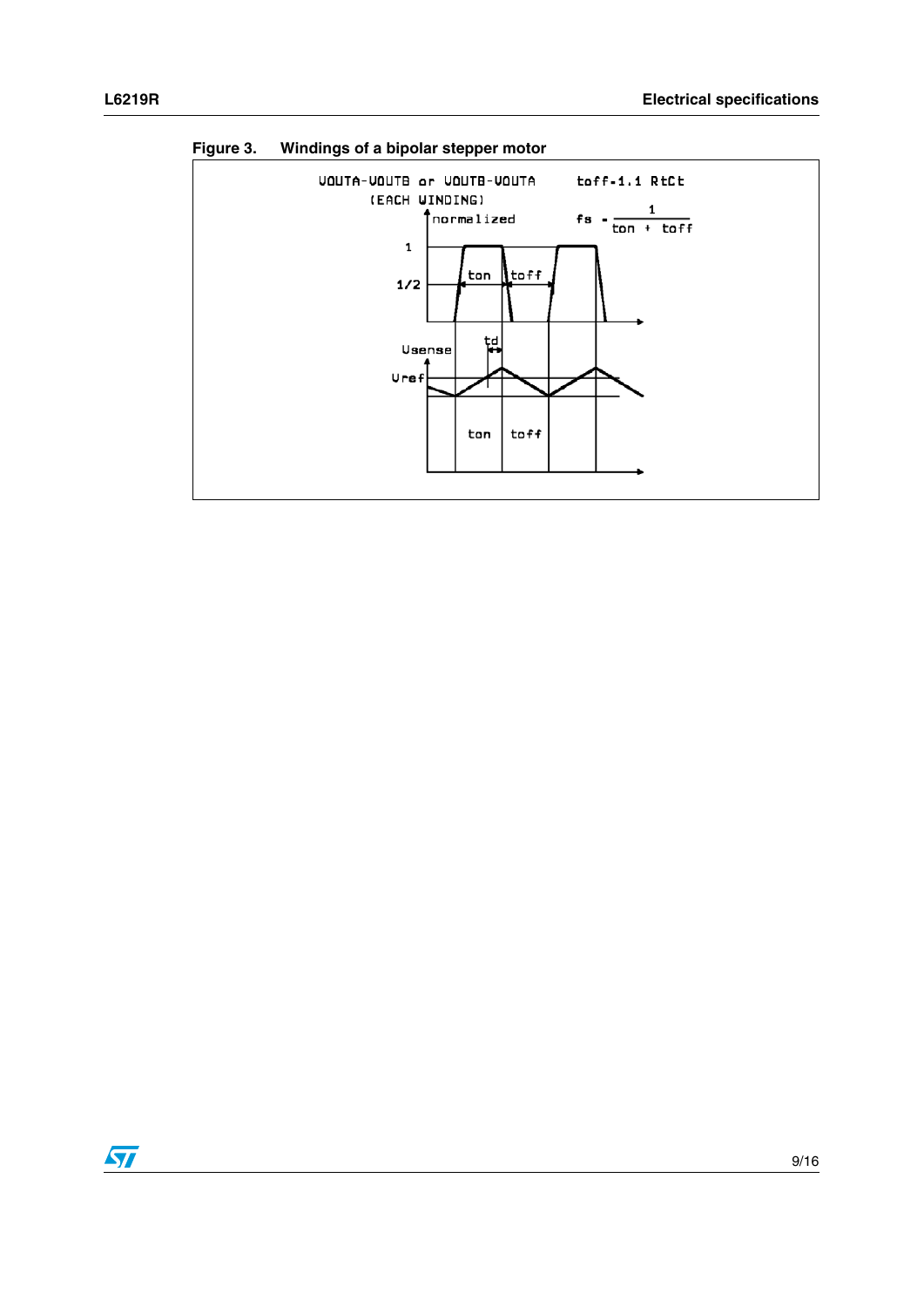## <span id="page-9-0"></span>**3 Functional description**

The circuit is intended to drive both windings of a bipolar stepper motor.

The peak current control is generated through switch mode regulation.There is a choice of three different current levels with the two logic inputs  $I_{01}$  -  $I_{11}$  for winding 1 and  $I_{02}$  -  $I_{12}$  for winding 2.

The current can also be switched off completely

#### <span id="page-9-1"></span>**3.1** Input logic ( $I_0$  and  $I_1$ )

The current level in the motor winding is selected with these inputs. (See *[Figure 4](#page-10-3)*)

If any of the logic inputs is left open, the circuit will treat it has a high level input.

| Iŋ |   | <b>Current level</b>             |
|----|---|----------------------------------|
| н  | н | l No current                     |
|    | н | Low current $1/3 I0$ max         |
| Н  |   | Medium current $2/3$ $IO$ max    |
|    |   | Maximum current $I_{\Omega}$ max |

<span id="page-9-4"></span>Table 6. **Input logic current level** 

#### <span id="page-9-2"></span>**3.2 Phase**

This input determines the direction of current flow in the windings, depending on the motor connections. The signal is fed through a schmidt-trigger for noise immunity, and through a time delay in order to guarantee that no short-circuit occurs in the output stage during phase-shift. High level on the phase input causes the motor current flow from out A through the winding to out B

#### <span id="page-9-3"></span>**3.3 Current sensor**

This part contains a current sensing resistor  $(R_S)$ , a low pass filter  $(R_C, C_C)$  and three comparators. Only one comparator is active at a time. It is activated by the input logic according to the current level chosen with signals  $I_0$  and  $I_1$ . The motor current flows through the sensing resistor RS. When the current has increased so that the voltage across  $R_s$ becomes higher than the reference voltage on the other comparator input, the comparator goes high, which triggers the pulse generator.

The max peak current Imax can be defined by:

$$
I_{\text{max}} = \frac{V_{\text{ref}}}{10R_{\text{s}}}
$$

See figures *[Figure 3](#page-8-0)*, *[4](#page-10-3)* and *[5](#page-11-1)* for maximum allowable output current and reference voltage versus  $V_s$  supply.

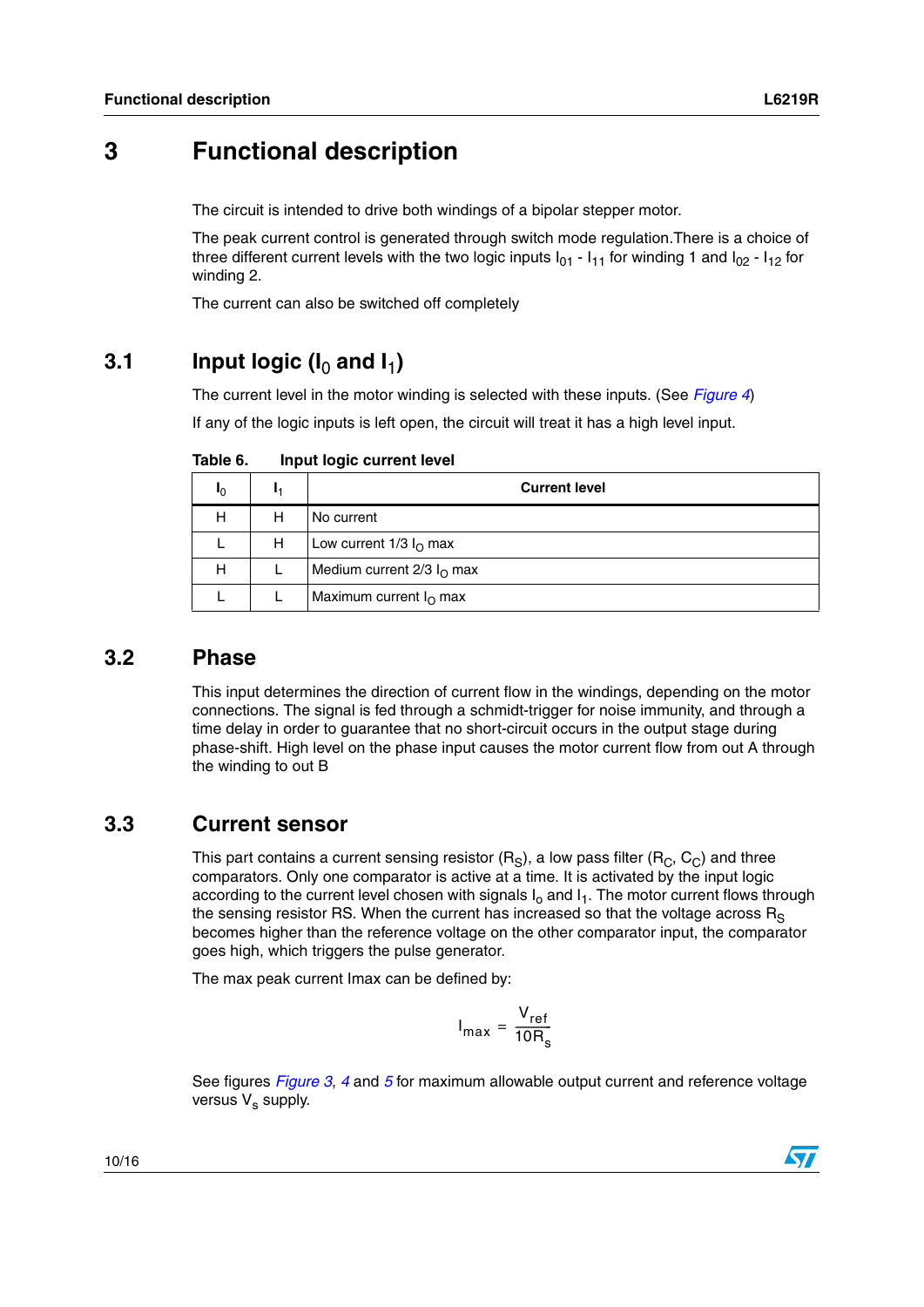### <span id="page-10-0"></span>**3.4 Single-pulse generator**

The pulse generator is a monostable triggered on the positive going edge of the comparator output. The monostable output is high during the pulse time, toff , which is determined by the time components  $\mathsf{R}_{\mathsf{t}}$  and  $\mathsf{C}_{\mathsf{t}}$ .

$$
t_{off} = 1.1 \cdot R_t C_t
$$

The single pulse switches off the power feed to the motor winding, causing the winding current to decrease during toff. If a new trigger signal should occur during toff, it is ignored.

#### <span id="page-10-1"></span>**3.5 Output stage**

The output stage contains four darlington transistors (source drivers) four saturated transistors (sink drivers) and eight diodes, connected in two H bridge.

#### <span id="page-10-3"></span>**Figure 4. Principle operating sequence**



The source transistors are used to switch the power supplied to the motor winding, thus driving a constant current through the winding. It should be noted however, that is not permitted to short circuit the outputs.

Internal circuitry is added in order to increase the accuracy of the motor current particularly with low current levels.

## <span id="page-10-2"></span>3.6 V<sub>S</sub>, V<sub>SS</sub>, V<sub>Ref</sub>

The circuit will stand any order of turn-on or turn-off the supply voltages  $V_S$  and  $V_{SS}$ . Normal dV/dt values are then assumed.

Preferably,  $V_{\text{Ref}}$  should be tracking  $V_{SS}$  during power-on and power-off if  $V_S$  is established.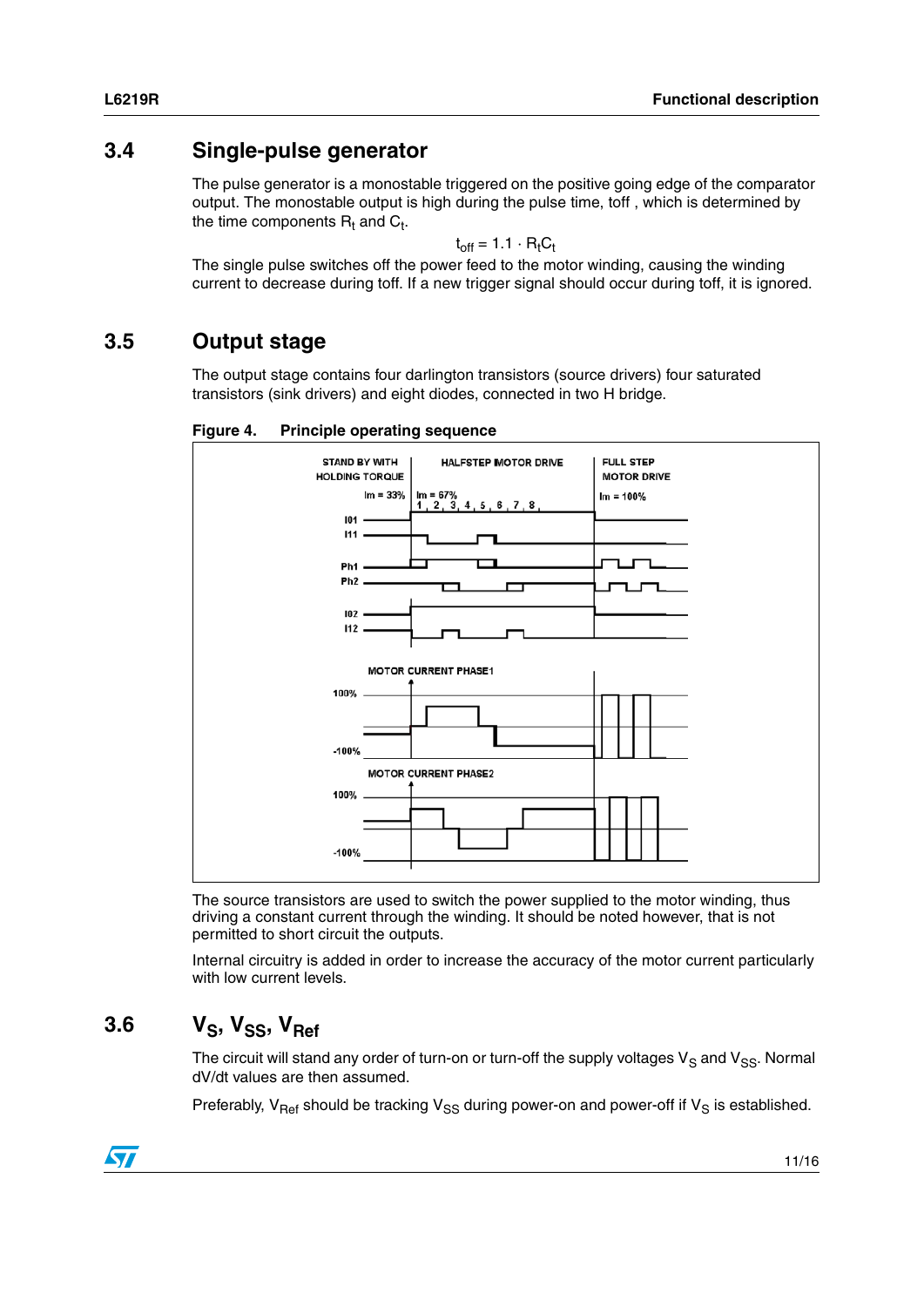## <span id="page-11-0"></span>**4 Application informations**

Some stepper motors are not designed for contin-uous operation at maximum current. As the circuit drives a constant current through the motor, its temperature might increase exceedingly both at low and high speed operation. Also, some stepper motors have such high core losses that they are not suited for switch mode current regulation.

Unused inputs should be connected to proper voltage levels in order to get the highest noise immunity. As the circuit operates with switch mode current regulation, interference generation problems might arise in some applications. A good measure might then be to decouple the circuit with a 100 nF capacitor, located near the package between power line and ground. The ground lead between Rs, and circuit GND should be kept as short as possible. A typical application circuit is shown in *[Figure 5](#page-11-1)*. Note that Ct must be NPO type or similar else. To sense the winding current, paralleled metal film resistors are recommended  $(R_s)$ 



<span id="page-11-1"></span>**Figure 5. Typical application circuit.**

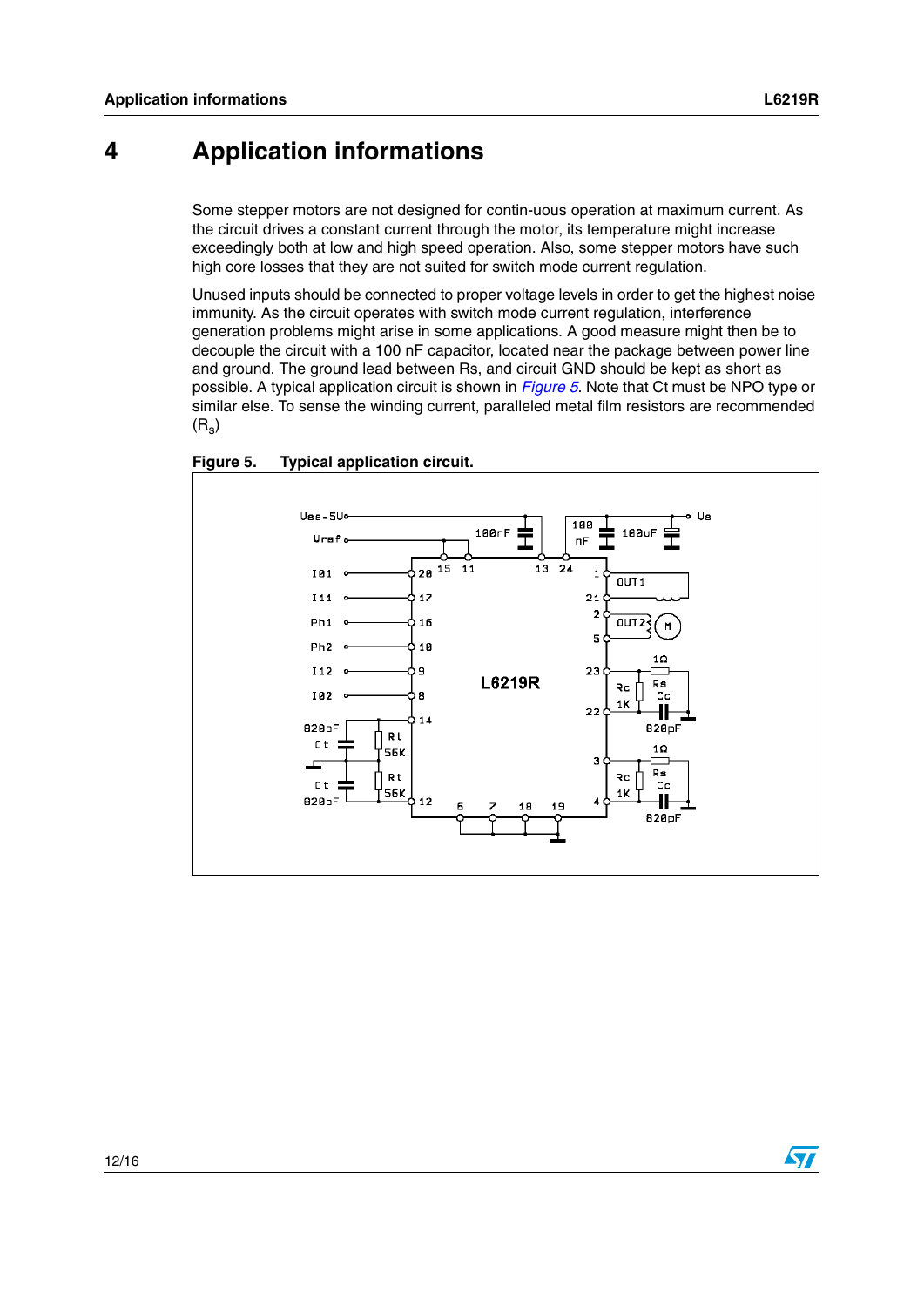$\sqrt{2}$ 

#### <span id="page-12-0"></span>**4.1 Electrical characteristics curves**

#### <span id="page-12-2"></span><span id="page-12-1"></span>**Figure 6. Maximum output current vs. supply voltage (DAC=100%) Maximum reference voltages vs. supply voltage**



<span id="page-12-3"></span>**Figure 8. Maximum output current vs. reference voltage (DAC=100%)**

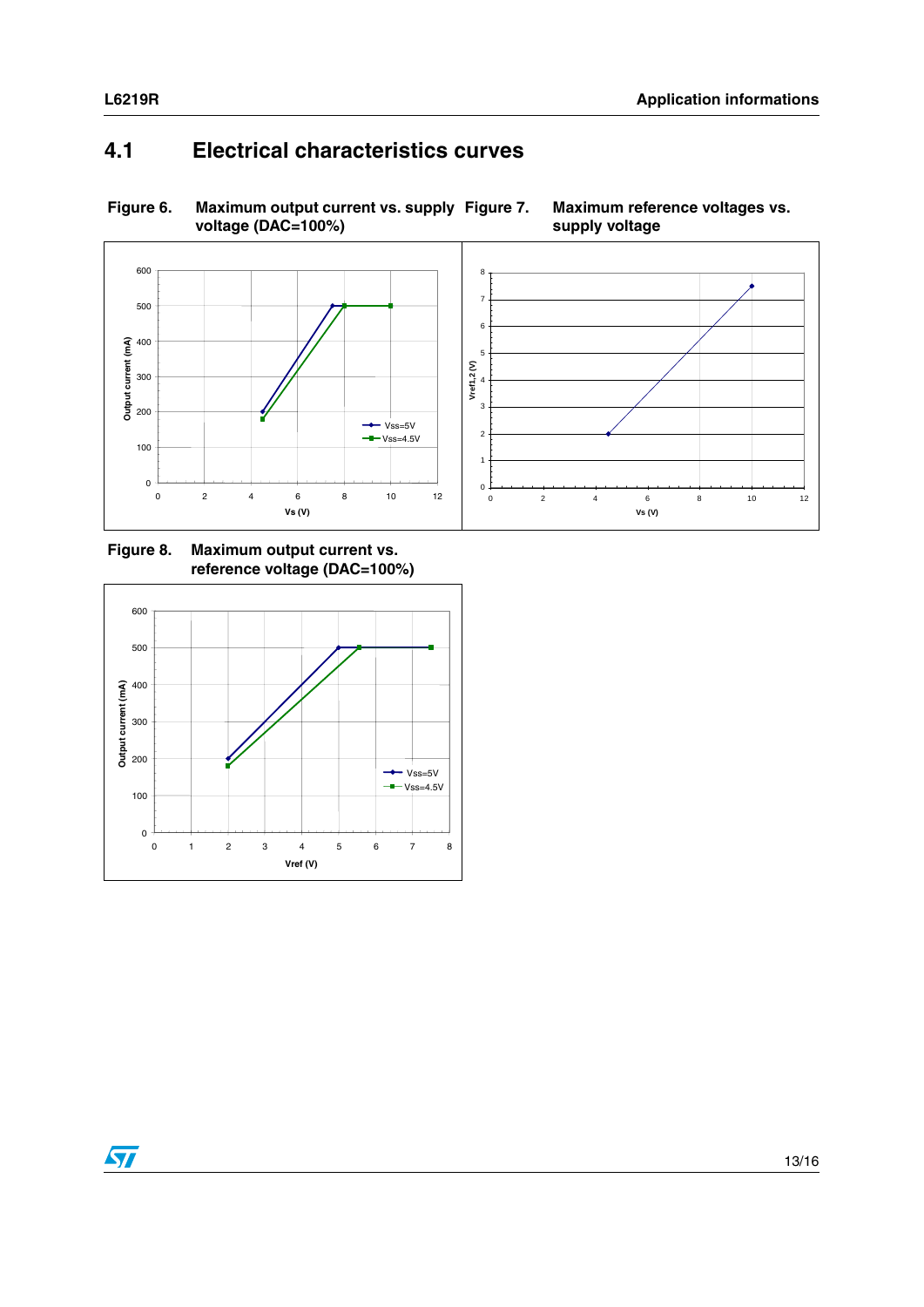$\bm{\varPi}$ 

### <span id="page-13-1"></span>**5 Package informations**

<span id="page-13-0"></span>In order to meet environmental requirements, ST offers these devices in ECOPACK® packages. These packages have a Lead-free second level interconnect. The category of second Level Interconnect is marked on the package and on the inner box label, in compliance with JEDEC Standard JESD97. The maximum ratings related to soldering conditions are also marked on the inner box label. ECOPACK is an ST trademark.

ECOPACK specifications are available at: www.st.com.



<span id="page-13-2"></span>**Figure 9. SO-24 mechanical data and package dimensions**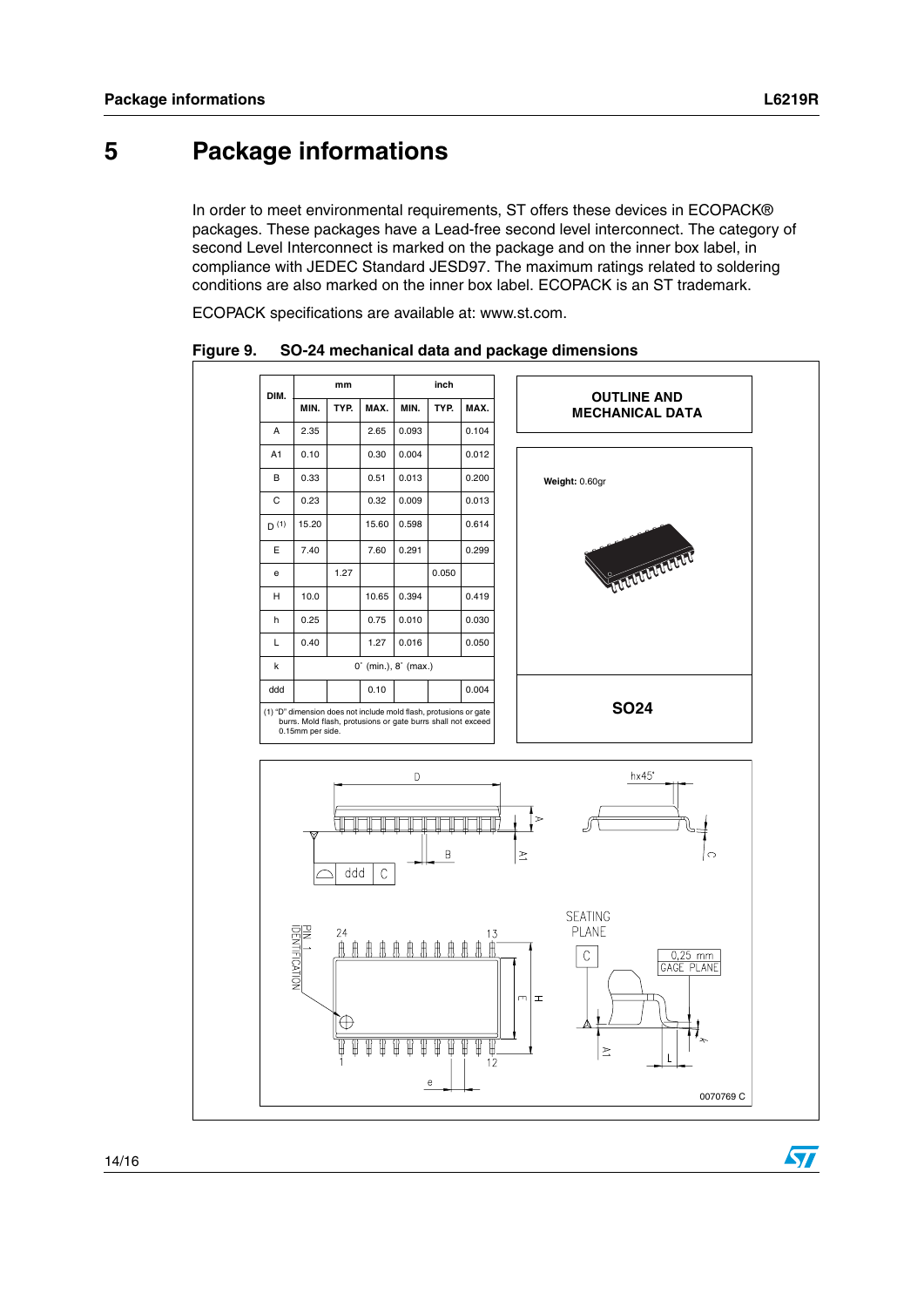# <span id="page-14-0"></span>**6 Revision history**

#### <span id="page-14-1"></span>Table 7. **Document revision history**

| Date        | <b>Revision</b> | <b>Changes</b>                                                                                                                                |
|-------------|-----------------|-----------------------------------------------------------------------------------------------------------------------------------------------|
| 09-Jan-2003 |                 | First Issue                                                                                                                                   |
| 06-May-2005 | 2               | Modified Table 2 on page 6.                                                                                                                   |
| 22-Jun-2006 | 3               | Changed look anf fill.<br>Changed value of the Output Current (continuous) in Table 3.<br>Changed the curve diagrams of the Figure $6$ and 7. |
| 05-Sep-2008 | 4               | Added note 1 and 2 in Table 5 on page 8.                                                                                                      |